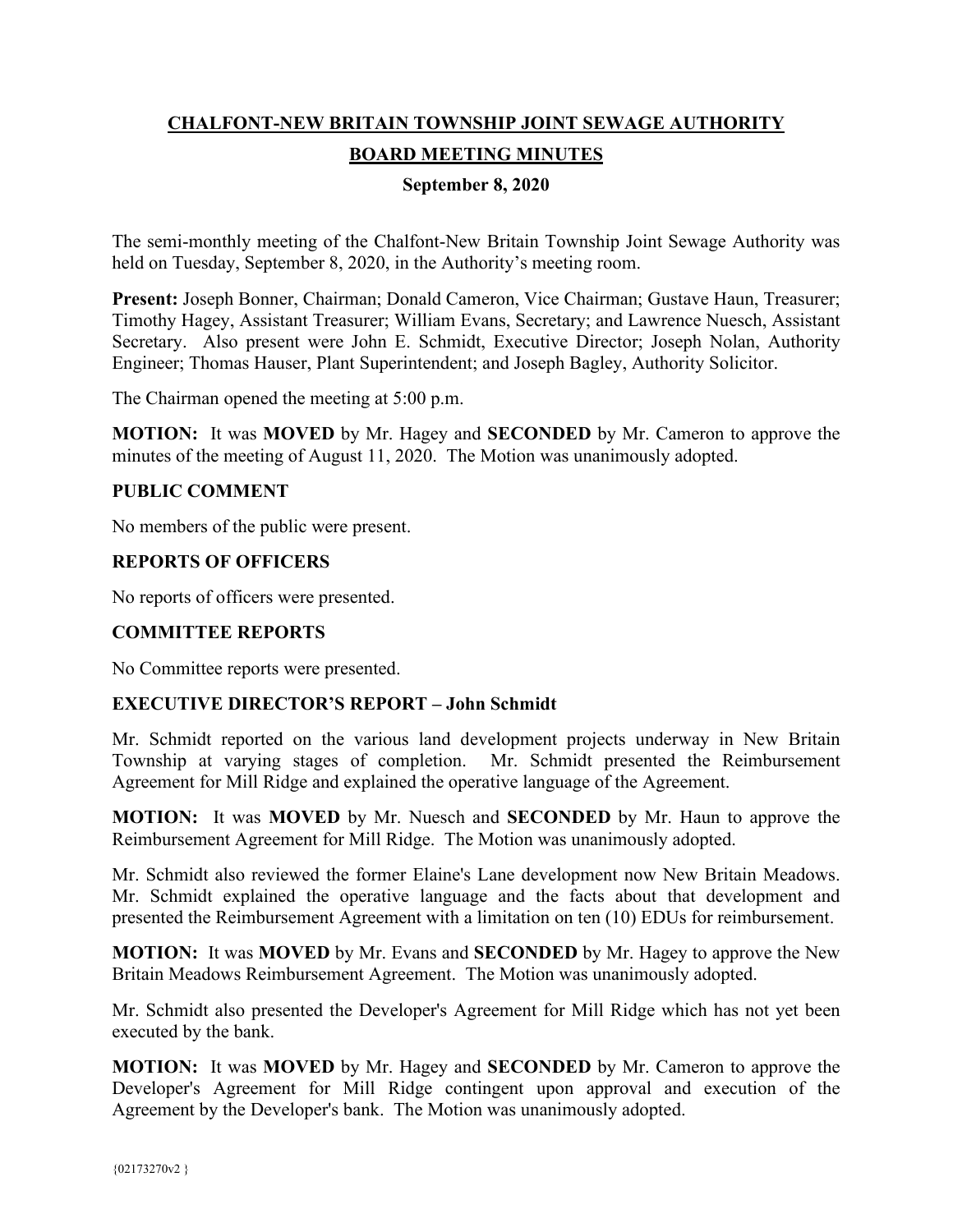Mr. Schmidt addressed the Auditor's report from Bee Bergvall and explained that the Auditor's representatives were not appearing at live meetings yet due to COVID-19.

Mr. Schmidt reviewed certain highlights including the Authority's increase of net position of over \$1 million. An error was pointed out by a Board member on the colored charts where a total figure should actually read "2020". There was an extended discussion regarding a bank account reconciliation issue and a note in the Auditor's report addressing the issue. The discussion involved an accounting issue which the Auditor has been handling over a two (2) year period. Board members made various suggestions regarding rectifying the accounting issue/error. One Board member complemented the Administration on the expenses being handled well as reflected in the Auditor's report.

Mr. Schmidt turned to the year-end budget report for fiscal year 2019-2020. He reviewed Capital Funds, Operating Revenues, BCW&SA payment, Net Cash position, Fund 3, the cost of the dryer and the estimate for the Pump Station No. 4 Project of approximately \$2 million.

There was an extended discussion about dye testing involving BCW&SA. Different types of dye testing were discussed. Dye testing could be testing the accuracy of certain meters.

Mr. Schmidt noted that pay sheets had been distributed to the Board.

## **SUPERINTENDENT'S REPORT – Thomas Hauser**

Mr. Hauser stated that Treatment Plant operations had improved slightly in some areas but declined in others in July. Dryer operations improved.

Precipitation: 8.00 inches Average Daily Flow: 3.79 MGD Peak Day Flow: 7.27 MG

In terms of process performance, ammonia, total phosphorous and fecal coliforms experienced permit excursions.

Mr. Hauser reported that work had begun in order to install the repairs needed to the No. 2 aerator. Ferrous chloride was finally delivered in September. Nine (9) loads of a new biosolids were delivered to a local farmer during the month. The farmer said that the new biosolids are "a lot lighter".

In the collection system, some lines were televised. There was air testing of an 8-inch line for the new Wawa. A manhole on Marian Drive was lowered to help with roadway drainage. Another manhole on Pueblo Drive was lowered. The 1992 Chevy Blazer was disposed of because it could no longer pass inspection and is no longer in use by the Authority staff.

A Board member asked a question about the wastewater being generated from Wawa. It was reported that approximately two (2) EDUs were represented by Wawa to be used. Mr. Schmidt also noted that a grease trap was installed at the Wawa.

#### **ENGINEER'S REPORT – Joseph Nolan, P.E.**

Mr. Nolan reviewed with the Board that the Requisition for Capital Expenditures was in the amount of \$0 this month. Requisition No. 256 for Capital Improvements amounted to \$5,812.12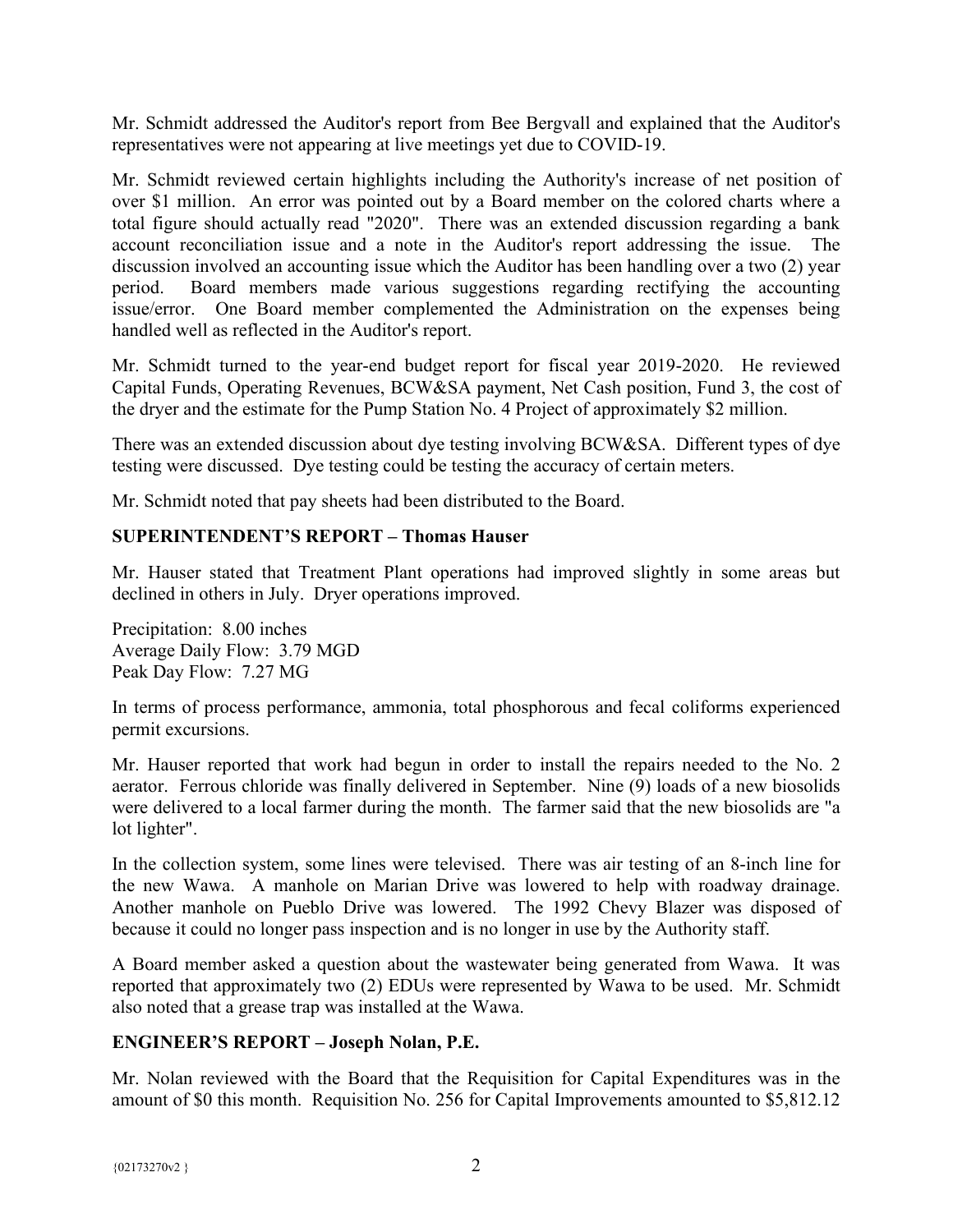and involved engineering for the Pump Station No. 4 Relocation Project as well as the Dryer Replacement Project.

**MOTION:** It was **MOVED** by Mr. Cameron and **SECONDED** by Mr. Haun to approve Requisition No. 256 for Capital Improvements in the amount of \$5,812.12. The Motion was unanimously adopted.

Mr. Nolan reported that a draft NPDES permit had been received from DEP by the Authority. The permits are good for a five (5) year period. The type of permit received is called "Pre-Draft" and would necessitate publishing in the PA Bulletin prior to being issued as an actual permit. Some significant limitations were imposed in the Pre-Draft permit. The biological oxygen demand (BOD) numbers were reduced by 60%. The previous seasonal limitations of 12 for summer and 24 for winter were projected to be reduced to 7 and 14 respectively. Also, new limitations were proposed for lead, aluminum, copper, iron and zinc. Authority staff met and discussed comments to be provided to DEP. Correspondence was issued to DEP criticizing the process being followed by DEP, including shorting the Authority on time to respond, ability to comment, etc. A supervisor at DEP admitted that DEP did not follow its own regulation for allowing comments to be provided by the Authority. There was a discussion led by Mr. Nolan about sampling for copper, zinc, lead, etc. A response to DEP about the Pre-Draft permit is being assembled by the staff. Options for the Authority were discussed.

Mr. Nolan reported that the Pump Station No. 4 Project is proceeding. He stated that he needed to look at other options in terms of routing and it is necessary to contact certain property owners to have discussions with them.

# **TREASURER'S REPORT –** Gustave Haun

Mr. Haun reported the General Operating Expenses for the month amounted to \$222,355.50, along with the previously-approved Requisition No. 256 and the amounts paid to the Loan Fund of \$73,304.25 for total expenditures of \$301,471.87.

**MOTION:** It was **MOVED** by Mr. Haun and **SECONDED** by Mr. Cameron to approve the total expenditures of \$301,471.87. The Motion was unanimously adopted.

Mr. Haun next presented escrow disbursements in the amount of \$40,804.89.

**MOTION:** It was **MOVED** by Mr. Haun and **SECONDED** by Mr. Evans to approve the escrow disbursements in the amount of \$40,804.89. The Motion was unanimously adopted.

# **SOLICITOR'S REPORT – Joseph M. Bagley, Esquire**

Mr. Bagley reported that the Release and Indemnity Agreement with the County of Bucks and New Britain Township for surveying for the Pump Station No. 4 Project expires on September 30 and, at the request of Mr. Nolan, Mr. Bagley had prepared an extension and submitted it to the County of Bucks and the Township. Each agency has indicated that the extension is on their respective agendas for meetings in mid-September.

**MOTION:** It was **MOVED** by Mr. Nuesch and **SECONDED** by Mr. Haun to approve the extension of the Release and Indemnity Agreement with the two (2) municipalities to extend the Agreement until March 31, 2021. The Motion was unanimously adopted.